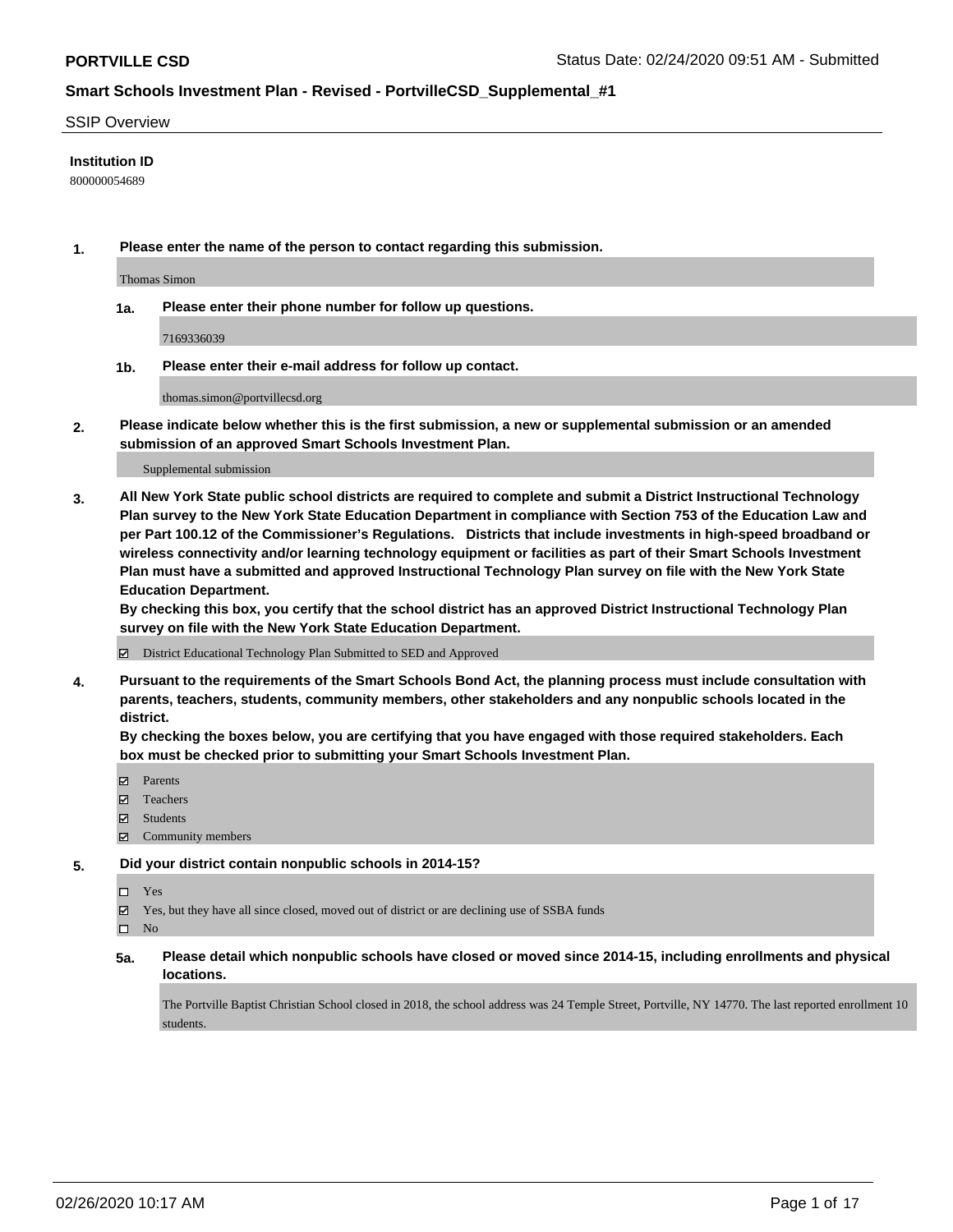#### SSIP Overview

- **6. Certify that the following required steps have taken place by checking the boxes below: Each box must be checked prior to submitting your Smart Schools Investment Plan.**
	- The district developed and the school board approved a preliminary Smart Schools Investment Plan.
	- The preliminary plan was posted on the district website for at least 30 days. The district included an address to which any written comments on the plan should be sent.
	- The school board conducted a hearing that enabled stakeholders to respond to the preliminary plan. This hearing may have occured as part of a normal Board meeting, but adequate notice of the event must have been provided through local media and the district website for at least two weeks prior to the meeting.
	- The district prepared a final plan for school board approval and such plan has been approved by the school board.
	- The final proposed plan that has been submitted has been posted on the district's website.
	- **6a. Please upload the proposed Smart Schools Investment Plan (SSIP) that was posted on the district's website, along with any supporting materials. Note that this should be different than your recently submitted Educational Technology Survey. The Final SSIP, as approved by the School Board, should also be posted on the website and remain there during the course of the projects contained therein.**

PCSD\_SSIP.pdf

**6b. Enter the webpage address where the final Smart Schools Investment Plan is posted. The Plan should remain posted for the life of the included projects.**

https://core-docs.s3.amazonaws.com/documents/asset/uploaded\_file/190257/Smart\_School\_Investment\_Plan.pdf

**7. Please enter an estimate of the total number of students and staff that will benefit from this Smart Schools Investment Plan based on the cumulative projects submitted to date.**

1,000

**8. An LEA/School District may partner with one or more other LEA/School Districts to form a consortium to pool Smart Schools Bond Act funds for a project that meets all other Smart School Bond Act requirements. Each school district participating in the consortium will need to file an approved Smart Schools Investment Plan for the project and submit a signed Memorandum of Understanding that sets forth the details of the consortium including the roles of each respective district.**

 $\Box$  The district plans to participate in a consortium to partner with other school district(s) to implement a Smart Schools project.

**9. Please enter the name and 6-digit SED Code for each LEA/School District participating in the Consortium.**

| <b>Partner LEA/District</b> | ISED BEDS Code |
|-----------------------------|----------------|
| (No Response)               | (No Response)  |

**10. Please upload a signed Memorandum of Understanding with all of the participating Consortium partners.**

(No Response)

**11. Your district's Smart Schools Bond Act Allocation is:**

\$974,908

**12. Final 2014-15 BEDS Enrollment to calculate Nonpublic Sharing Requirement**

|            | l Public Enrollment | Nonpublic Enrollment | <b>Total Enrollment</b> | Nonpublic Percentage |
|------------|---------------------|----------------------|-------------------------|----------------------|
| Enrollment | 945                 |                      | 945.00                  | 0.00                 |

**13. This table compares each category budget total, as entered in that category's page, to the total expenditures listed in the category's expenditure table. Any discrepancies between the two must be resolved before submission.**

|                            | <b>Sub-Allocations</b> | Totals<br>Expenditure | <b>Difference</b> |
|----------------------------|------------------------|-----------------------|-------------------|
| <b>School Connectivity</b> |                        |                       |                   |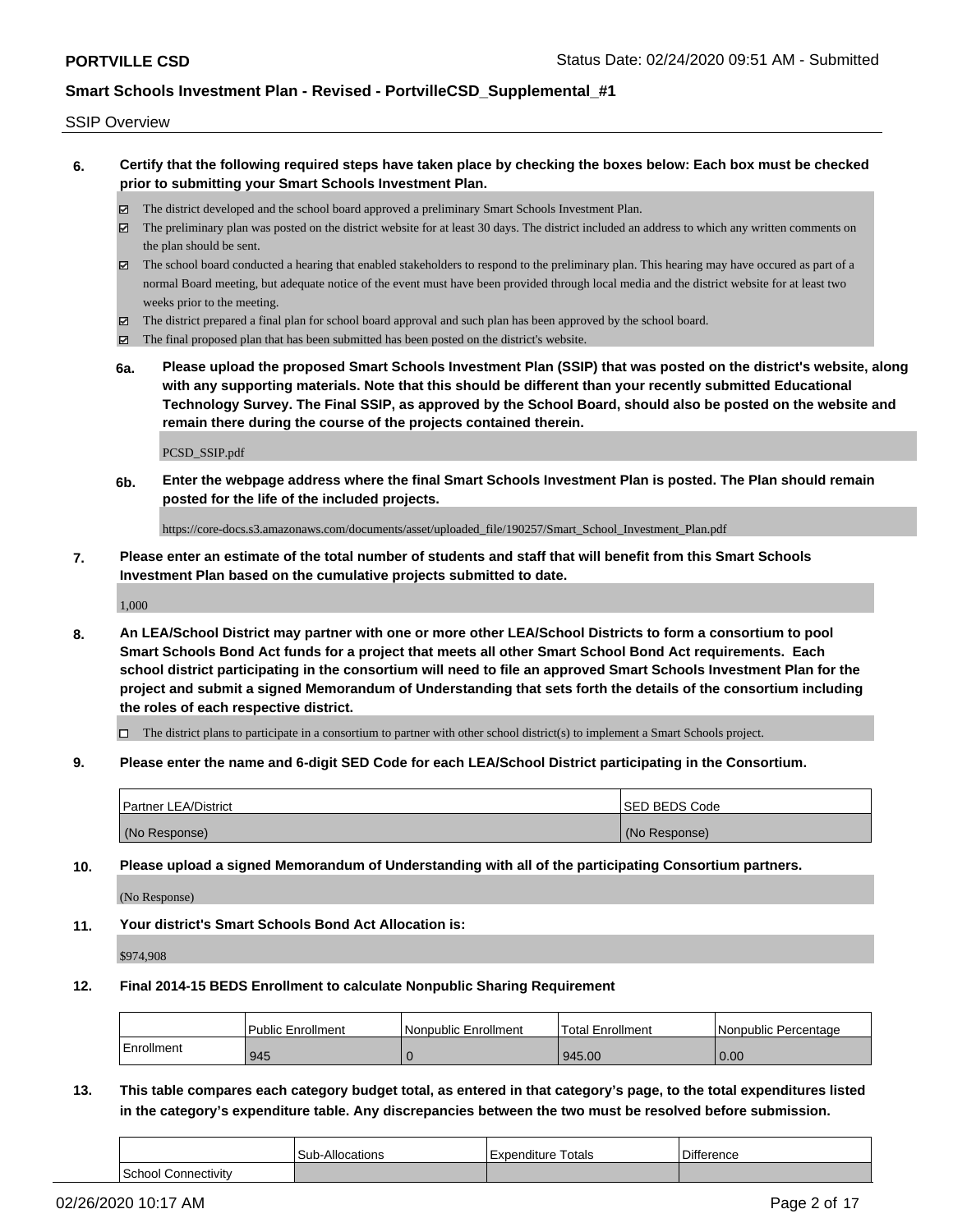SSIP Overview

|                                            | Sub-Allocations | <b>Expenditure Totals</b> | <b>Difference</b> |
|--------------------------------------------|-----------------|---------------------------|-------------------|
|                                            | 0.00            | 0.00                      | 0.00              |
| Connectivity Projects for<br>Communities   | 0.00            | 0.00                      | 0.00              |
| Classroom Technology                       | 348,244.00      | 348,244.00                | 0.00              |
| Pre-Kindergarten Classrooms                | 0.00            | 0.00                      | 0.00              |
| Replace Transportable<br><b>Classrooms</b> | 0.00            | 0.00                      | 0.00              |
| High-Tech Security Features                | 0.00            | 0.00                      | 0.00              |
| Nonpublic Loan                             | 0.00            | 0.00                      | 0.00              |
| Totals:                                    | 348,244         | 348,244                   | 0                 |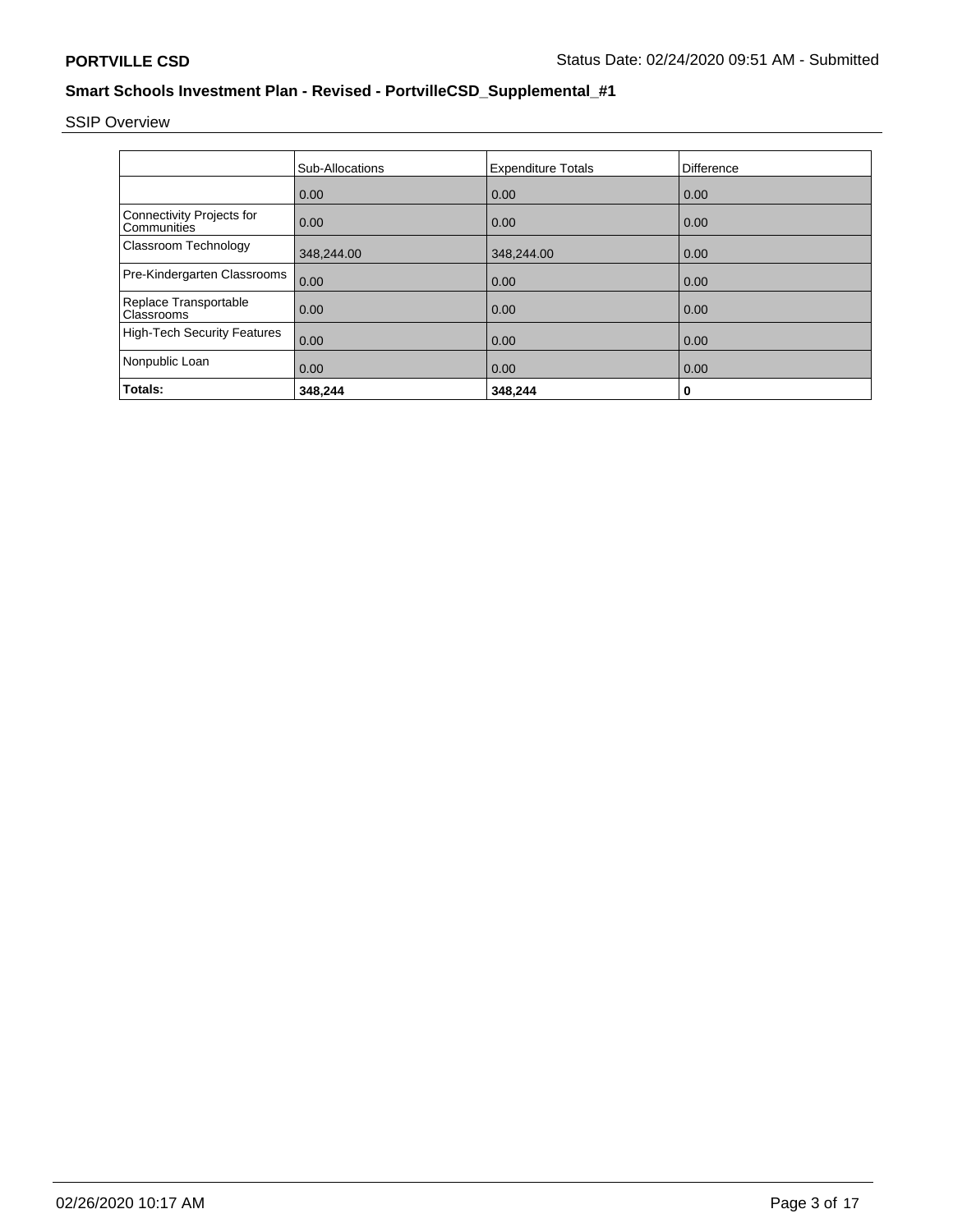School Connectivity

- **1. In order for students and faculty to receive the maximum benefit from the technology made available under the Smart Schools Bond Act, their school buildings must possess sufficient connectivity infrastructure to ensure that devices can be used during the school day. Smart Schools Investment Plans must demonstrate that:**
	- **• sufficient infrastructure that meets the Federal Communications Commission's 100 Mbps per 1,000 students standard currently exists in the buildings where new devices will be deployed, or**
	- **• is a planned use of a portion of Smart Schools Bond Act funds, or**
	- **• is under development through another funding source.**

**Smart Schools Bond Act funds used for technology infrastructure or classroom technology investments must increase the number of school buildings that meet or exceed the minimum speed standard of 100 Mbps per 1,000 students and staff within 12 months. This standard may be met on either a contracted 24/7 firm service or a "burstable" capability. If the standard is met under the burstable criteria, it must be:**

**1. Specifically codified in a service contract with a provider, and**

**2. Guaranteed to be available to all students and devices as needed, particularly during periods of high demand, such as computer-based testing (CBT) periods.**

**Please describe how your district already meets or is planning to meet this standard within 12 months of plan submission.**

(No Response)

**1a. If a district believes that it will be impossible to meet this standard within 12 months, it may apply for a waiver of this requirement, as described on the Smart Schools website. The waiver must be filed and approved by SED prior to submitting this survey.**

 $\Box$  By checking this box, you are certifying that the school district has an approved waiver of this requirement on file with the New York State Education Department.

**2. Connectivity Speed Calculator (Required). If the district currently meets the required speed, enter "Currently Met" in the last box: Expected Date When Required Speed Will be Met.**

|                  | l Number of     | Required Speed | Current Speed in | Expected Speed | Expected Date                           |
|------------------|-----------------|----------------|------------------|----------------|-----------------------------------------|
|                  | <b>Students</b> | In Mbps        | l Mbps           | to be Attained | When Required                           |
|                  |                 |                |                  |                | l Within 12 Months ISpeed Will be Met l |
| Calculated Speed | (No Response)   | 0.00           | (No Response)    | (No Response)  | (No Response)                           |

**3. Describe how you intend to use Smart Schools Bond Act funds for high-speed broadband and/or wireless connectivity projects in school buildings.**

(No Response)

**4. Describe the linkage between the district's District Instructional Technology Plan and how the proposed projects will improve teaching and learning. (There should be a link between your response to this question and your responses to Question 1 in Section IV - NYSED Initiatives Alignment: "Explain how the district use of instructional technology will serve as a part of a comprehensive and sustained effort to support rigorous academic standards attainment and performance improvement for students."** 

**Your answer should also align with your answers to the questions in Section II - Strategic Technology Planning and the associated Action Steps in Section III - Action Plan.)**

(No Response)

**5. If the district wishes to have students and staff access the Internet from wireless devices within the school building, or in close proximity to it, it must first ensure that it has a robust Wi-Fi network in place that has sufficient bandwidth to meet user demand.**

**Please describe how you have quantified this demand and how you plan to meet this demand.**

(No Response)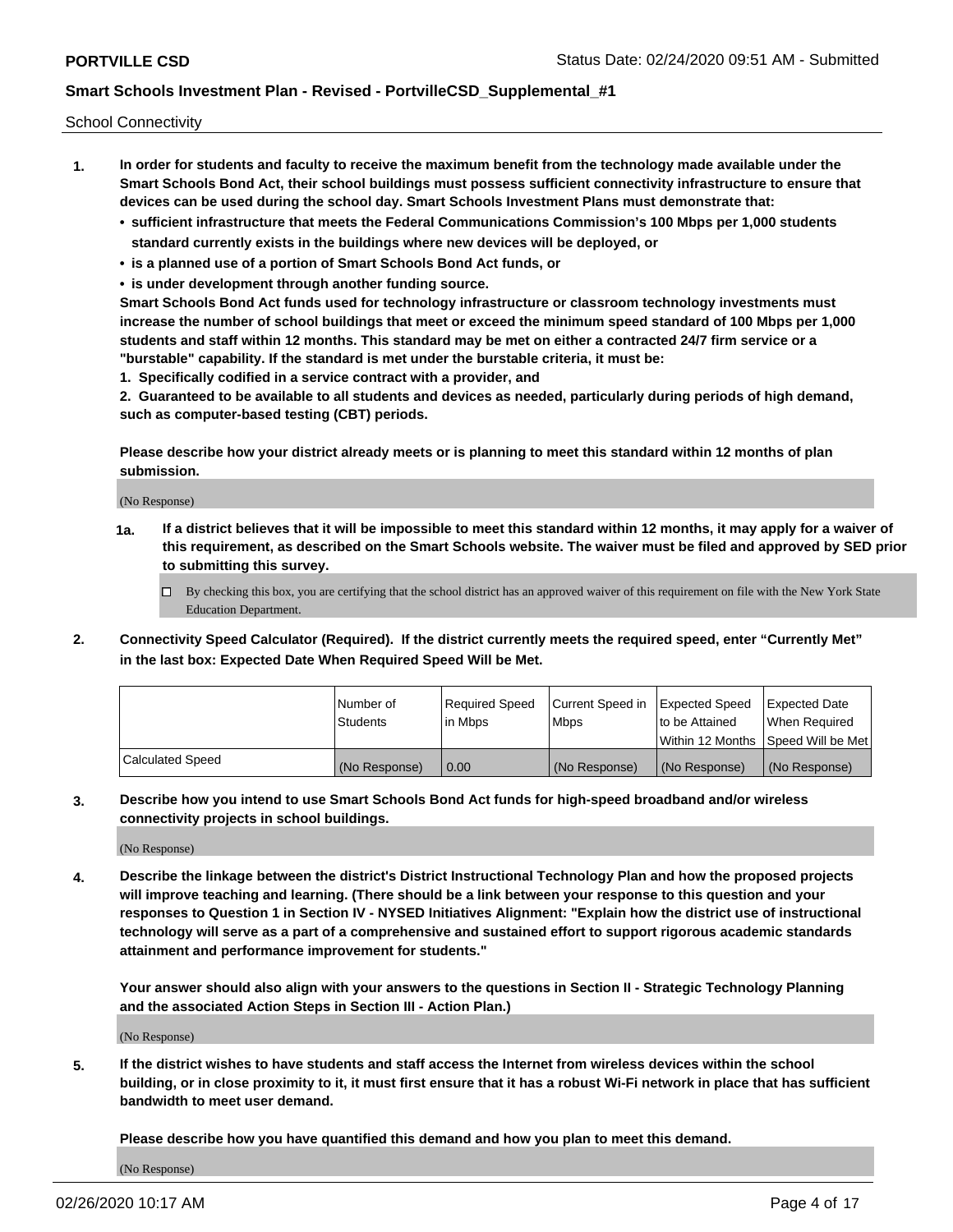School Connectivity

**6. Smart Schools plans with any expenditures in the School Connectivity category require a project number from the Office of Facilities Planning. Districts must submit an SSBA LOI and receive project numbers prior to submitting the SSIP. As indicated on the LOI, some projects may be eligible for a streamlined review and will not require a building permit.**

**Please indicate on a separate row each project number given to you by the Office of Facilities Planning.**

| Project Number |  |
|----------------|--|
| (No Response)  |  |

**7. Certain high-tech security and connectivity infrastructure projects may be eligible for an expedited review process as determined by the Office of Facilities Planning.**

### **Was your project deemed eligible for streamlined review?**

(No Response)

### **8. Include the name and license number of the architect or engineer of record.**

| Name          | License Number |
|---------------|----------------|
| (No Response) | (No Response)  |

### **9. Public Expenditures – Loanable (Counts toward the nonpublic loan calculation)**

| Select the allowable expenditure type.<br>Repeat to add another item under each type. | <b>PUBLIC</b> Items to be<br>l Purchased | Quantity           | Cost Per Item    | <b>Total Cost</b> |
|---------------------------------------------------------------------------------------|------------------------------------------|--------------------|------------------|-------------------|
| (No Response)                                                                         | (No Response)                            | l (No<br>Response) | (No<br>Response) | $\overline{0.00}$ |
|                                                                                       |                                          | 0                  | 0.00             |                   |

### **10. Public Expenditures – Non-Loanable (Does not count toward nonpublic loan calculation)**

| Select the allowable expenditure<br>type.<br>Repeat to add another item under<br>each type. | <b>PUBLIC</b> Items to be purchased | Quantity      | Cost per Item | <b>Total Cost</b> |
|---------------------------------------------------------------------------------------------|-------------------------------------|---------------|---------------|-------------------|
| (No Response)                                                                               | (No Response)                       | (No Response) | (No Response) | 0.00              |
|                                                                                             |                                     |               | 0.00          |                   |

#### **11. Final 2014-15 BEDS Enrollment to calculate Nonpublic Sharing Requirement (no changes allowed.)**

|            | Public Enrollment | Nonpublic Enrollment | <b>Total Enrollment</b> | l Nonpublic Percentage |
|------------|-------------------|----------------------|-------------------------|------------------------|
| Enrollment | 945               |                      | 945.00                  | 0.00                   |

### **12. Total Public Budget - Loanable (Counts toward the nonpublic loan calculation)**

|                                                      | Public Allocations | <b>Estimated Nonpublic Loan</b><br>Amount | Estimated Total Sub-Allocations |
|------------------------------------------------------|--------------------|-------------------------------------------|---------------------------------|
| Network/Access Costs                                 | (No Response)      | 0.00                                      | 0.00                            |
| School Internal Connections and<br><b>Components</b> | (No Response)      | 0.00                                      | 0.00                            |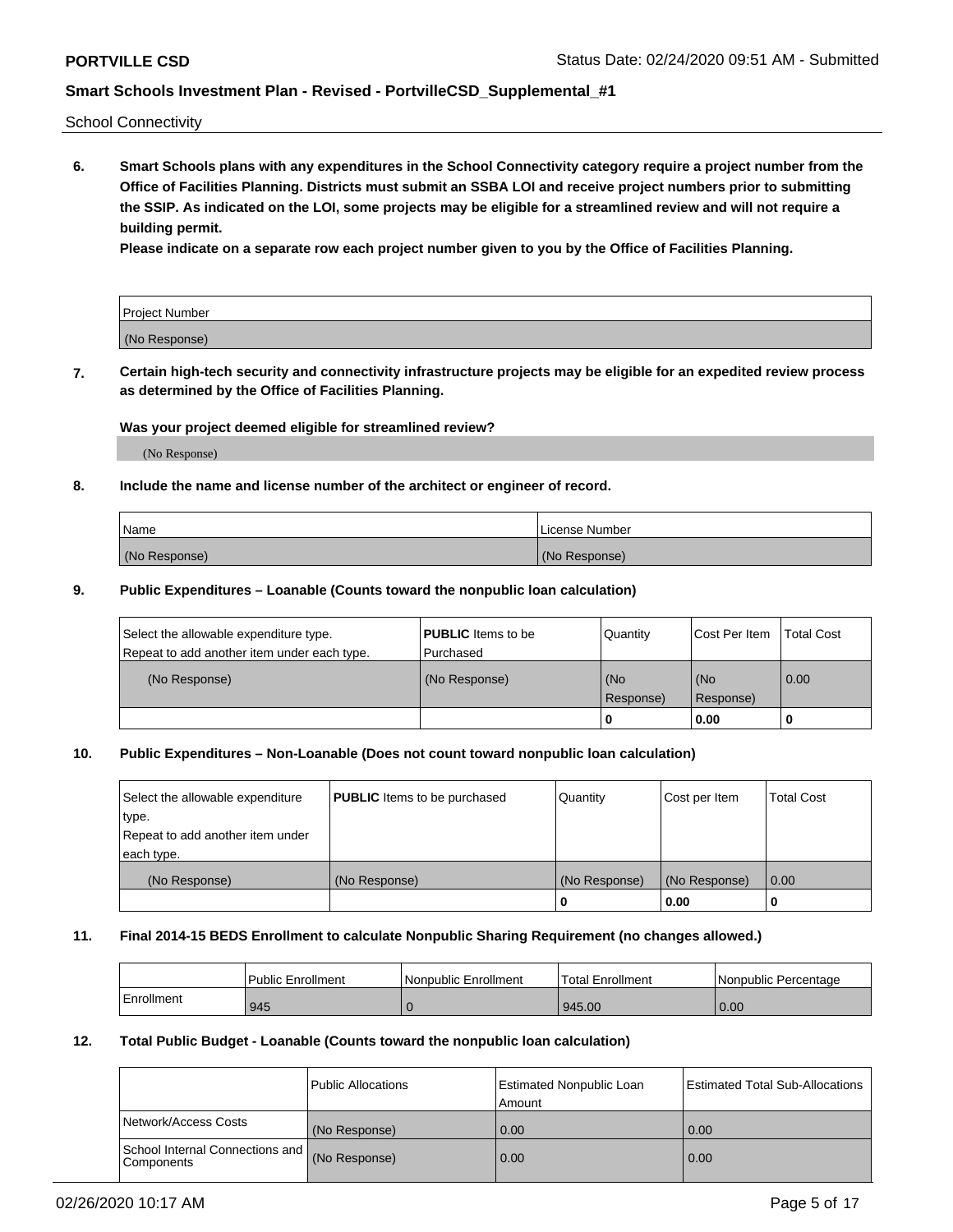School Connectivity

|              | Public Allocations | <b>Estimated Nonpublic Loan</b><br>l Amount | <b>Estimated Total Sub-Allocations</b> |
|--------------|--------------------|---------------------------------------------|----------------------------------------|
| <b>Other</b> | (No Response)      | 0.00                                        | 0.00                                   |
| Totals:      | 0.00               | 0                                           |                                        |

# **13. Total Public Budget – Non-Loanable (Does not count toward the nonpublic loan calculation)**

|                                                   | Sub-<br>Allocation |
|---------------------------------------------------|--------------------|
| Network/Access Costs                              | (No Response)      |
| <b>Outside Plant Costs</b>                        | (No Response)      |
| <b>School Internal Connections and Components</b> | (No Response)      |
| <b>Professional Services</b>                      | (No Response)      |
| Testing                                           | (No Response)      |
| <b>Other Upfront Costs</b>                        | (No Response)      |
| <b>Other Costs</b>                                | (No Response)      |
| Totals:                                           | 0.00               |

# **14. School Connectivity Totals**

|                          | Total Sub-Allocations |
|--------------------------|-----------------------|
| Total Loanable Items     | 0.00                  |
| Total Non-Ioanable Items | 0.00                  |
| Totals:                  | 0                     |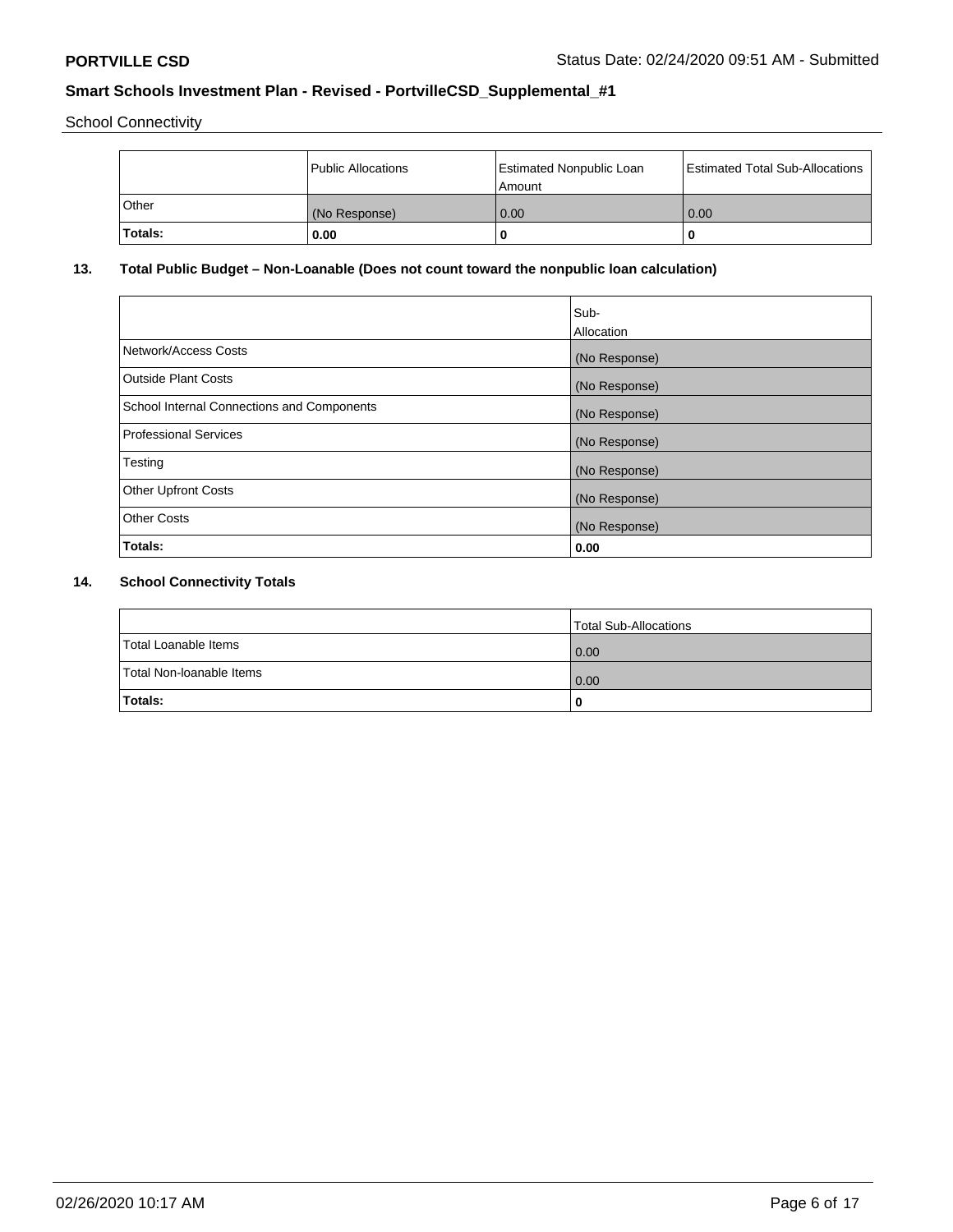Community Connectivity (Broadband and Wireless)

**1. Describe how you intend to use Smart Schools Bond Act funds for high-speed broadband and/or wireless connectivity projects in the community.**

(No Response)

**2. Please describe how the proposed project(s) will promote student achievement and increase student and/or staff access to the Internet in a manner that enhances student learning and/or instruction outside of the school day and/or school building.**

(No Response)

**3. Community connectivity projects must comply with all the necessary local building codes and regulations (building and related permits are not required prior to plan submission).**

 $\Box$  I certify that we will comply with all the necessary local building codes and regulations.

**4. Please describe the physical location of the proposed investment.**

(No Response)

**5. Please provide the initial list of partners participating in the Community Connectivity Broadband Project, along with their Federal Tax Identification (Employer Identification) number.**

| <b>Project Partners</b> | l Federal ID # |
|-------------------------|----------------|
| (No Response)           | (No Response)  |

**6. Please detail the type, quantity, per unit cost and total cost of the eligible items under each sub-category.**

| Select the allowable expenditure | Item to be purchased | Quantity      | Cost per Item | <b>Total Cost</b> |
|----------------------------------|----------------------|---------------|---------------|-------------------|
| type.                            |                      |               |               |                   |
| Repeat to add another item under |                      |               |               |                   |
| each type.                       |                      |               |               |                   |
| (No Response)                    | (No Response)        | (No Response) | (No Response) | 0.00              |
|                                  |                      | U             | 0.00          |                   |

**7. If you are submitting an allocation for Community Connectivity, complete this table.**

**Note that the calculated Total at the bottom of the table must equal the Total allocation for this category that you entered in the SSIP Overview overall budget.**

|                                    | Sub-Allocation |
|------------------------------------|----------------|
| Network/Access Costs               | (No Response)  |
| Outside Plant Costs                | (No Response)  |
| <b>Tower Costs</b>                 | (No Response)  |
| <b>Customer Premises Equipment</b> | (No Response)  |
| <b>Professional Services</b>       | (No Response)  |
| Testing                            | (No Response)  |
| <b>Other Upfront Costs</b>         | (No Response)  |
| <b>Other Costs</b>                 | (No Response)  |
| Totals:                            | 0.00           |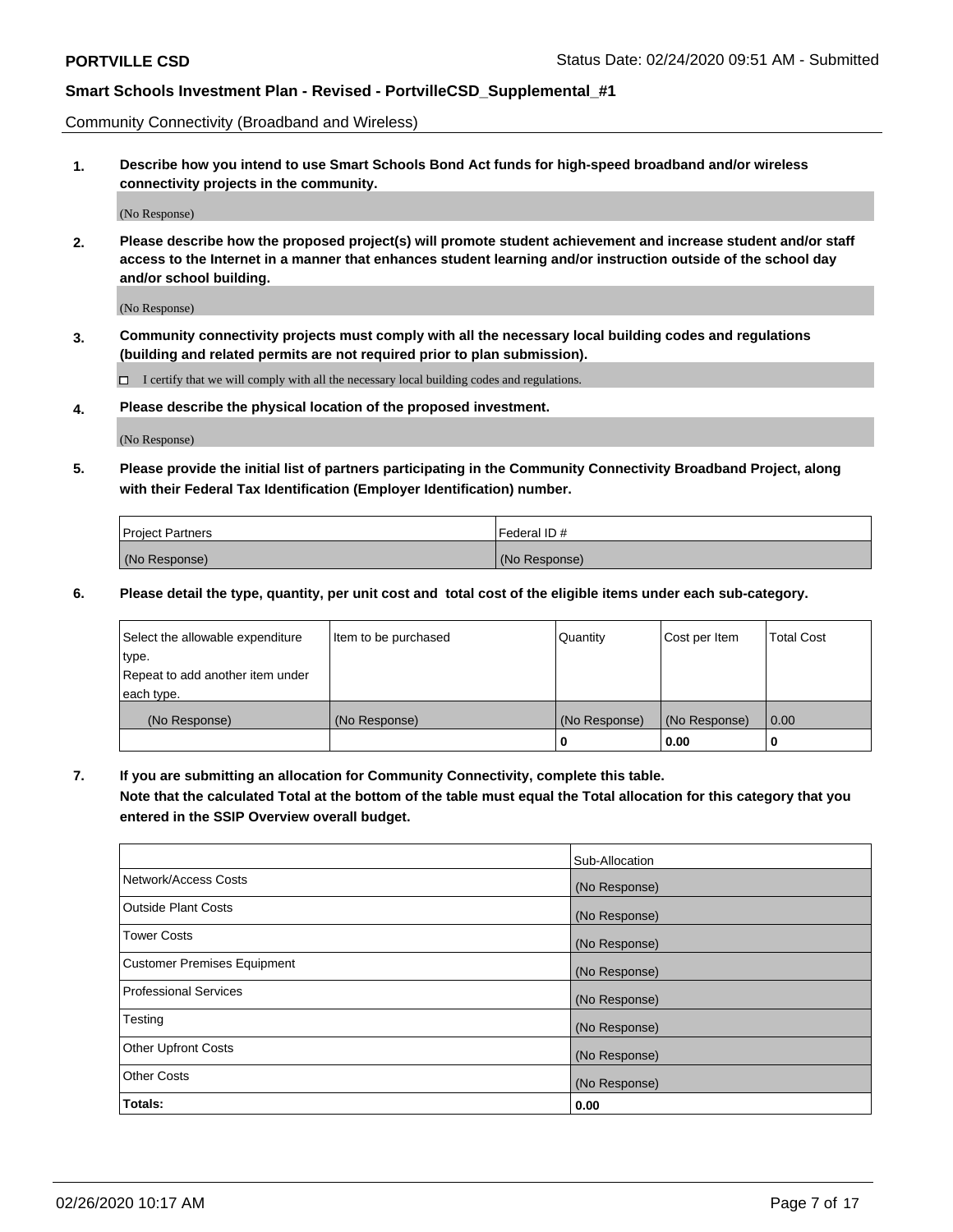### Classroom Learning Technology

**1. In order for students and faculty to receive the maximum benefit from the technology made available under the Smart Schools Bond Act, their school buildings must possess sufficient connectivity infrastructure to ensure that devices can be used during the school day. Smart Schools Investment Plans must demonstrate that sufficient infrastructure that meets the Federal Communications Commission's 100 Mbps per 1,000 students standard currently exists in the buildings where new devices will be deployed, or is a planned use of a portion of Smart Schools Bond Act funds, or is under development through another funding source. Smart Schools Bond Act funds used for technology infrastructure or classroom technology investments must increase the number of school buildings that meet or exceed the minimum speed standard of 100 Mbps per 1,000 students and staff within 12 months. This standard may be met on either a contracted 24/7 firm service or a "burstable" capability. If the standard is met under the burstable criteria, it must be:**

**1. Specifically codified in a service contract with a provider, and**

**2. Guaranteed to be available to all students and devices as needed, particularly during periods of high demand, such as computer-based testing (CBT) periods.**

**Please describe how your district already meets or is planning to meet this standard within 12 months of plan submission.**

The district already meets this standard, currently we have 1000 Mbps per individual for 1,000 students and staff.

- **1a. If a district believes that it will be impossible to meet this standard within 12 months, it may apply for a waiver of this requirement, as described on the Smart Schools website. The waiver must be filed and approved by SED prior to submitting this survey.**
	- By checking this box, you are certifying that the school district has an approved waiver of this requirement on file with the New York State Education Department.
- **2. Connectivity Speed Calculator (Required). If the district currently meets the required speed, enter "Currently Met" in the last box: Expected Date When Required Speed Will be Met.**

|                  | l Number of     | Required Speed | Current Speed in Expected Speed |                | <b>Expected Date</b>                 |
|------------------|-----------------|----------------|---------------------------------|----------------|--------------------------------------|
|                  | <b>Students</b> | lin Mbps       | <b>Mbps</b>                     | to be Attained | When Required                        |
|                  |                 |                |                                 |                | Within 12 Months 1Speed Will be Met1 |
| Calculated Speed | 1.000           | 100.00         | 1000                            | 1000           | currently met                        |

**3. If the district wishes to have students and staff access the Internet from wireless devices within the school building, or in close proximity to it, it must first ensure that it has a robust Wi-Fi network in place that has sufficient bandwidth to meet user demand.**

**Please describe how you have quantified this demand and how you plan to meet this demand.**

We currently have a robust wireless network that was developed using models that expanded demand based on our hard wired network use. We have a wireless controller (Cisco 5510) which monitors usage constantly and we currently run at 55% usage with ample room to expand in the future.

**4. All New York State public school districts are required to complete and submit an Instructional Technology Plan survey to the New York State Education Department in compliance with Section 753 of the Education Law and per Part 100.12 of the Commissioner's Regulations.**

**Districts that include educational technology purchases as part of their Smart Schools Investment Plan must have a submitted and approved Instructional Technology Plan survey on file with the New York State Education Department.**

 $\boxtimes$  By checking this box, you are certifying that the school district has an approved Instructional Technology Plan survey on file with the New York State Education Department.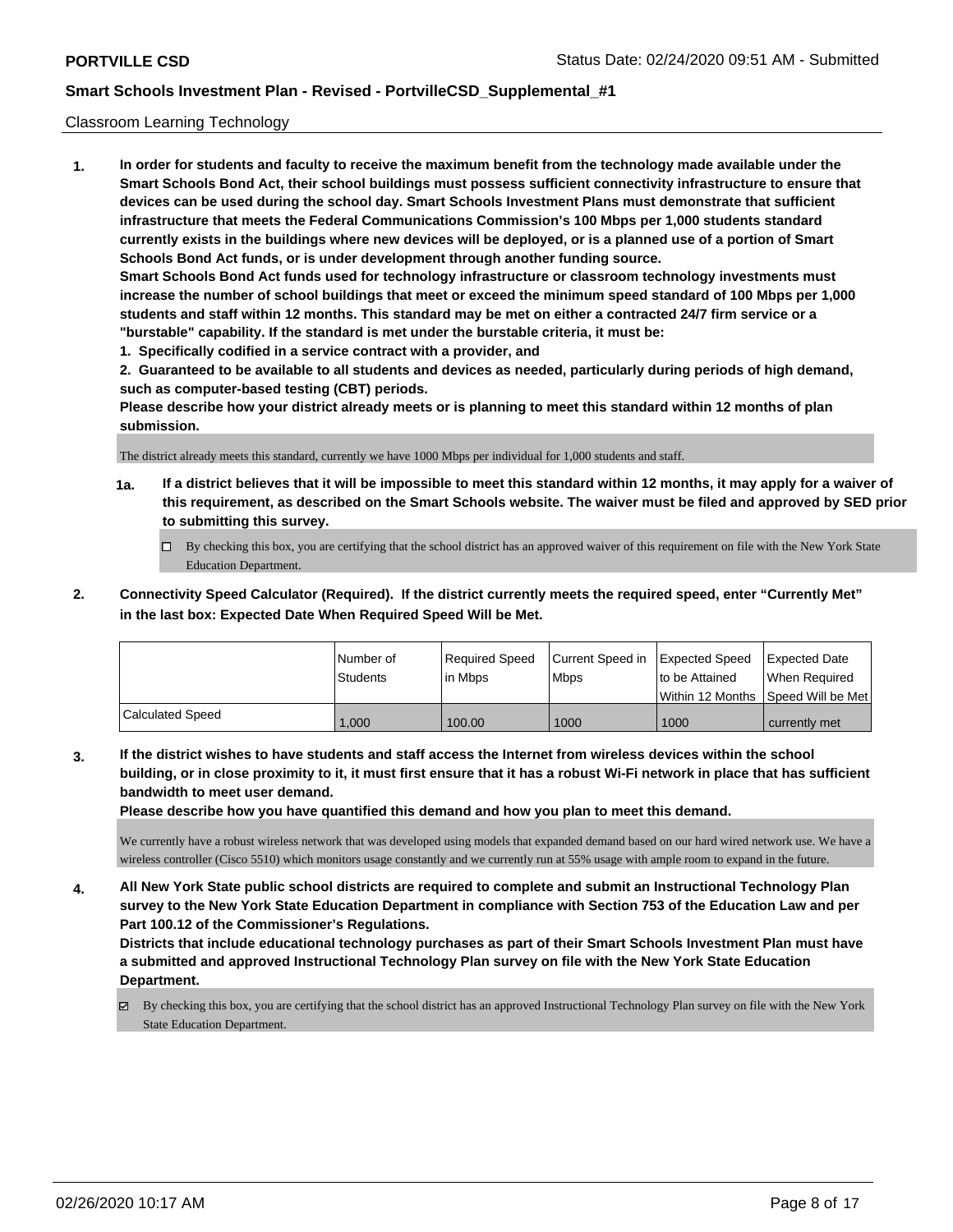### Classroom Learning Technology

**5. Describe the devices you intend to purchase and their compatibility with existing or planned platforms or systems. Specifically address the adequacy of each facility's electrical, HVAC and other infrastructure necessary to install and support the operation of the planned technology.**

PortvilleCentral School will replace and/or provide thetechnology learning equipment and devices for teachers and students within theclassroom includinginteractive displays, desktop computers, tablet computers, virtual reality devices, and printersto alignmentwith the instructional technology plan. These devices are compatible with the current network and wireless system.

Portville Central School will house and equip the Envisioneering Center with technology based equipment and suppliesincluding ,a fiber laser cutter,vacuum former,CNC plasma cutter, small engine dynamometer, and the component accessories to support the equipment.The center will incorporate the relative required auxiliaryresources andcomputerdevices required to operate thistechnology basedequipment. These systems are compatible with the current network and wireless system.

Through the work of a team of teachers, content specialists, board members, and administration the Envisioneering Center has been established. The district has done significant capital work to free up space for the center; the capital renovations making this space available happened through public referendum. The spaces being use were previously used for industrial arts including agriculture, welding, metal work, printing, and small engines. The space is adequately powered andventilated, and includes safety shut offs.The district has budgeted for a fulltime mechanical engineer to serve as the director of this center in addition to budgeting supply and equipment money to maintain the facility. The district will have the directors hours go through the evening to ensure students and community members have substantial access to this center outside the workday. The resources for this project have been developed as part of the general fund budget and is fully supported by the board of education, and was recently approved by the public as part of our annual budget vote. Community participants will be charged for the use of materials and supplies. The Envisioneering Center has come to fruition over a four year period, insuring stakeholder support and financial commitment from the board and community.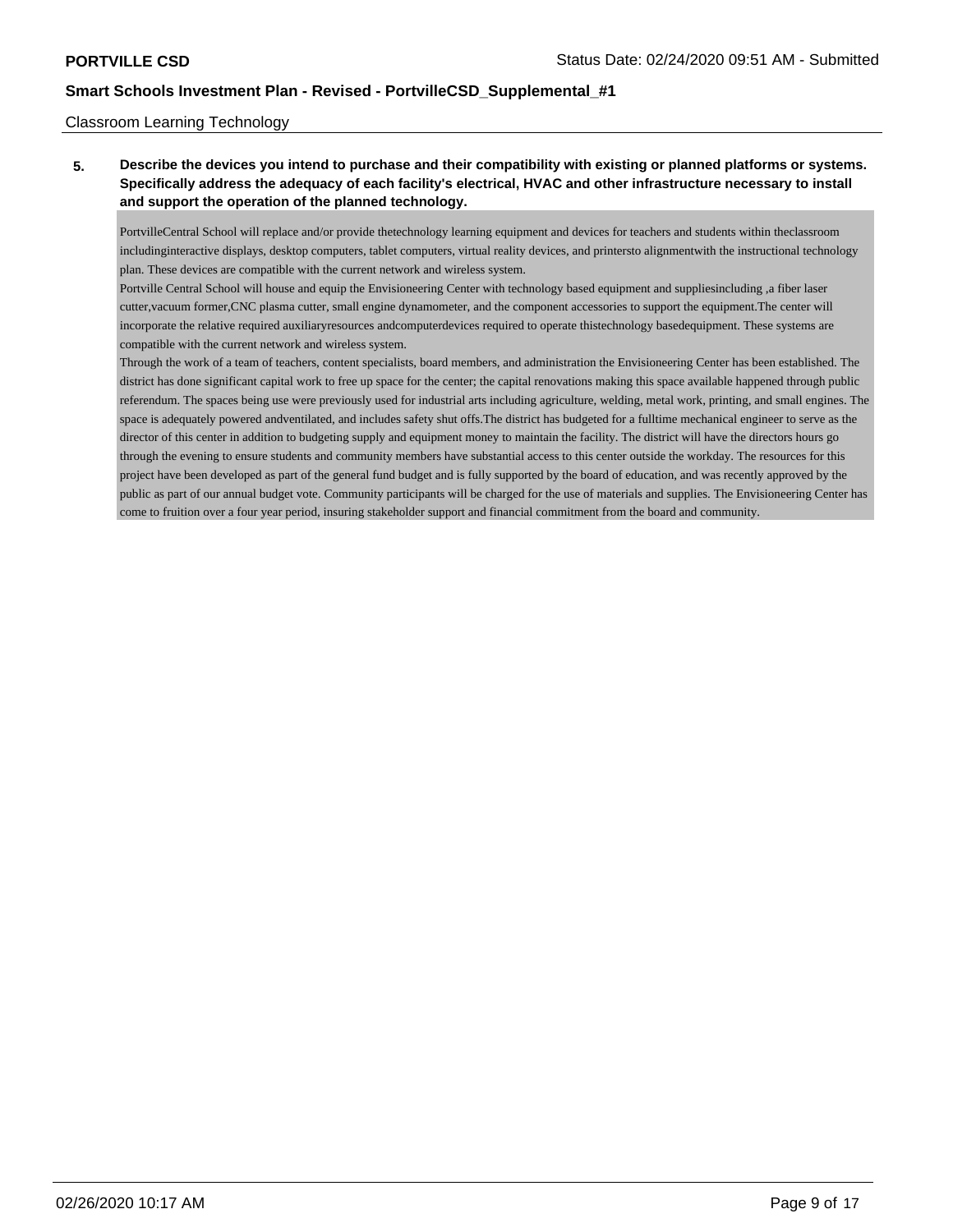### Classroom Learning Technology

- **6. Describe how the proposed technology purchases will:**
	- **> enhance differentiated instruction;**
	- **> expand student learning inside and outside the classroom;**
	- **> benefit students with disabilities and English language learners; and**
	- **> contribute to the reduction of other learning gaps that have been identified within the district.**

**The expectation is that districts will place a priority on addressing the needs of students who struggle to succeed in a rigorous curriculum. Responses in this section should specifically address this concern and align with the district's Instructional Technology Plan (in particular Question 2 of E. Curriculum and Instruction: "Does the district's instructional technology plan address the needs of students with disabilities to ensure equitable access to instruction, materials and assessments?" and Question 3 of the same section: "Does the district's instructional technology plan address the provision of assistive technology specifically for students with disabilities to ensure access to and participation in the general curriculum?")**

**In addition, describe how the district ensures equitable access to instruction, materials and assessments and participation in the general curriculum for both SWD and English Language Learners/Multilingual Learners (ELL/MLL) students.**

Portville Central School students and teachers grades 9 through 12 are provided with the required electronic devices for one-to-one computing, allowing for the use of diverse materials tailored to the relative individual's needs. Students use iPad notebook computers for center based learning adding to the student's technological literacy and permitting one on one learning without the need for additional personnel. All of the classrooms are equipped with Promethean interactive displays that deliver the social benefit of collective learning. The district is in the process of replacing the classroom projection Promethean displays as components have become obsolete. The current teachers' work stations have been in commission since 2009-2010 and will be upgraded to meet the increasing demands of content storage and performance. The district will provide the necessary technology equipment to effectively maintain and develop the technological education plan.

Portville Central School is on a mission to create a STEAM, maker-centric environment in the community at large. STEAM is an acronym for the fields of study in the categories of science, technology, engineering, arts, and mathematics. Art is integrated into the other fields of study by drawing on design principles and encouraging creative solutions. The Envisioneering Center's environment is intended to be open to the student body as well as the community to collaborate, create, innovate, tinker and make. There are spaces in the Envisoneering Center for ideation and team building. It is intended that users will be able to bring those ideas to life in true maker fashion thanks to the state of the are equipment in Envisioneering Center. These spaces are essential to encourage creative product development, which leads to both employable skills and a higher potential for small business and entrepreneurial endeavors.

Portville Central School, in partnership with Case Western Reserve University think[box], is developing an inspiring STEAM learning environment that offers experiences that will ensure that students and community members have the opportunity to develop technological competencies, as well as the soft skills, needed for productive employment or entrepreneurship.

Through on-line tutorials and direct instruction, Envisioneering Center users will be able to obtain Ability Badges. An electronic and visual Ability Badge will enable users' access to machines and systems within the Envisioneering Center. There will be 5 Access Levels of Ability Badges depending on safety and skill requirements. Certain equipment will require specific training and qualifications to get an ability badge enabled for that equipment. Most equipment will not be accessible without electronically badging in. The Envisoneering Center's on-line tutorial instructions will be available anywhere, at any time at varying levels of sophistication - truly differentiated. It will also be available on every machine/system through an ipad. This will allow users to have the guidance needed available as they use the equipment.

Case Western Reserve University's center for innovation and entrepreneurship is located in a 7-story, 50,000 square foot facility. Case Western Reserve University's think [box] tutorial system was designed by, Professor Malcolm Cooke, Executive Director. That system, with its ability badges will be emulated in the Envisoneering Center with Malcom serving a consultant. The think [box] \$35M project is one of the largest university-based innovation centers in the world. By numbers, think[box] receives over 5000 visits each month.

Portville Central School will house and equip the Envisioneering Center with 3D printers, laser cutters, CNC machines, MIG/TIG welding, circuit board printers, 3D microscopes, hydroponics, a sound studio with a mixing boards, drones, green screen technology, advanced video production tools and systems to prepare for this technology. These devices will be used to foster creative thinking and workforce skills that are currently not available to them. The center's users will be taught how to use the computer based machinery and then be mentored through proficiency. After they demonstrate that they are qualified, they will be given Ability Badge access to the level of machinery in which they have demonstrated proficiency. That learning will take place through a system of online learning tutorials. This system will ensure users are qualified to access the equipment with all skills necessary. Tutorials will ensure that efficiency; safety and proficiency objectives have been met. An evidence trail will be created so a user's ability can be substantiated. Learning in the 21st century will require that workers have access to "just in time" learning. The learning comes right at the point they need to know the information. At the Envisioneering Center, an idea to make or build something will not blocked by lack of resources

or skills. This type of environment is perfect for students with disabilities and ELL Learners, a place where one size does not meet all, a place where there is a diverse set of opportunities, a place that is accessible, and a place where your talents and interests can come together to build something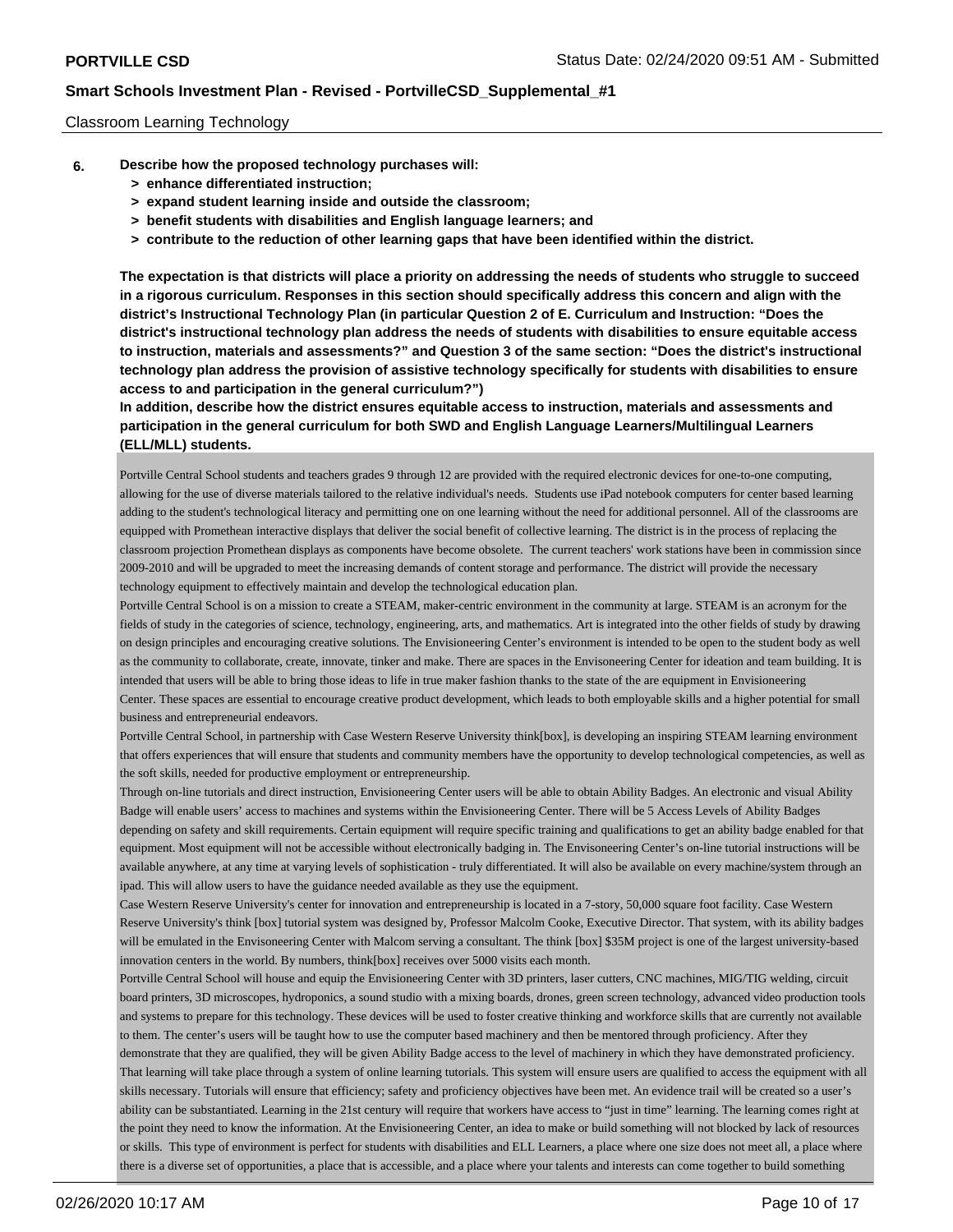### Classroom Learning Technology

and knowledge.

great. School is too often about conformity, this is a place about diversity, which is well suited for students with special needs and ELL learners. The Portville Envisioneering Center Project will be an open door program to the community. Just as many schools have pools that the community can have access to and enjoy, the school will be open and equipped with mentors to help those in the community access modern technology and learning opportunities. The tutorials created by this project will be required for all who take part at the center. Since all users will not start at the same place, online "just in time" learning will be essential. Creative entrepreneurship will occur as possibilities are opened to anyone who has the drive to diligently pursue an idea. Ultimately, the community and society will benefit as small business start ups and new job opportunities are developed. The online tutorial system will be integrated with a maintenance management database, alerting both users and center staff to the proper care of the technology in use. It is foreseeable that there will be times when equipment will need to be scheduled for use to prevent conflicts and delays, the online system will allow participants to schedule a time to use particular machines which are in high use.

The center will employ the use of an evaluator with doctoral work in statistics to collect the necessary data needed to both improve instructional modules and track important information needed to replicate this project.

## **7. Where appropriate, describe how the proposed technology purchases will enhance ongoing communication with parents and other stakeholders and help the district facilitate technology-based regional partnerships, including distance learning and other efforts.**

Enhanced communication is provided with the public through the PortvilleCentral School District website. In addition the district publishes and distributes a quarterly newsletter. Direct communication is made available through a parent portal as well as though e-mail. The district will providethe required technology equipment to effectively support and develop the communication structure. Portville Central School is open to sharing the resources we have and would happily look at a potential model whereas surrounding schools could benefit from the Envisioneering Center. As part of the centers development there is a space for preparing and sharing. This space will be equipped with telecommunications, including being tied into our local distance learning bridge. This opens up tremendous opportunities share sharing resources

**8. Describe the district's plan to provide professional development to ensure that administrators, teachers and staff can employ the technology purchased to enhance instruction successfully.**

**Note: This response should be aligned and expanded upon in accordance with your district's response to Question 1 of F. Professional Development of your Instructional Technology Plan: "Please provide a summary of professional development offered to teachers and staff, for the time period covered by this plan, to support technology to enhance teaching and learning. Please include topics, audience and method of delivery within your summary."**

PortvilleCentral School administrators, teachers and staff are provided with the necessary education and support to effectively operate the technology system through internal resources as well as the BOCESstaff development department.

The Center is intended to become a model for other communities to share. The benefit economically to an area will be evidenced by new employment, new businesses whether they be cottage industries or Main Street stores or a startup of a much larger business down the road. Portville is financially prepared to resource and maintain theequipment, but necessary to the success of the center are the online tutorials. Not every individual has to learn the same thing at the same time. That is the traditional way of schooling. Now it is important to be an independent learner with mentors and facilitators nearby to support and instruct when needed.

Einstein had a physics teacher in high school who told him that there was nothing she could do to instruct him in physics. He already knew more than she did. But she did tell him, I can support you and teach you where to go and how to learn more through investigation and research. The center will take those who already know a lot about a certain area and strengthen them to go forward with their ideas and products.

Of course ultimately teachers, administrators and staff will need to learn aspects of the center's resources. This will come primarily through the online tutorials being developed in partnership with Case Western Reserve. Coupled with the technical knowledge of using the equipment, teachers will need training on project based learning, which is readily available through our local BOCES staff development department.

- **9. Districts must contact one of the SUNY/CUNY teacher preparation programs listed on the document on the left side of the page that supplies the largest number of the district's new teachers to request advice on innovative uses and best practices at the intersection of pedagogy and educational technology.**
	- $\boxtimes$  By checking this box, you certify that you have contacted the SUNY/CUNY teacher preparation program that supplies the largest number of your new teachers to request advice on these issues.

#### **9a. Please enter the name of the SUNY or CUNY Institution that you contacted.**

Fredonia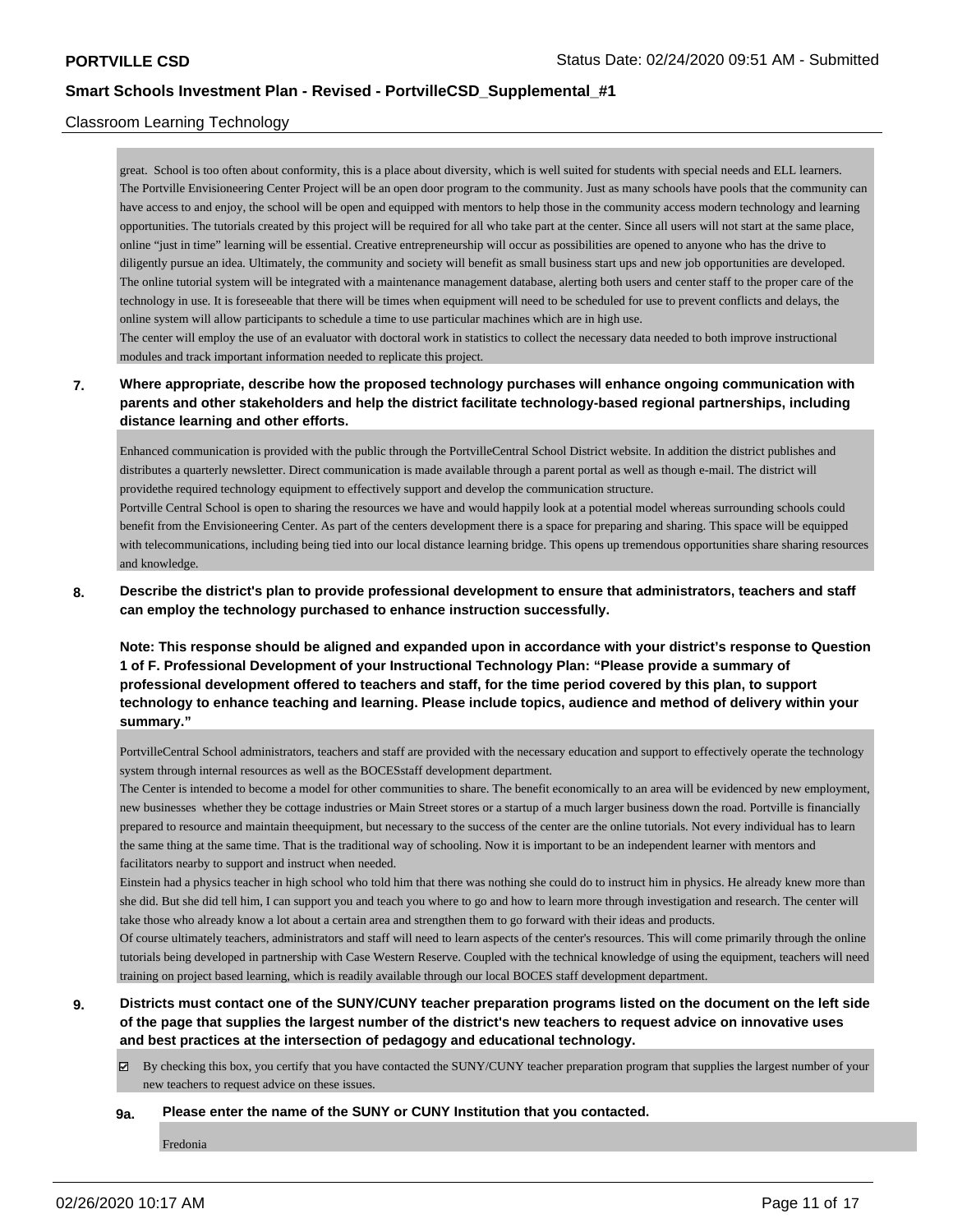Classroom Learning Technology

**9b. Enter the primary Institution phone number.**

7166733311

**9c. Enter the name of the contact person with whom you consulted and/or will be collaborating with on innovative uses of technology and best practices.**

Christine Givner

**10. To ensure the sustainability of technology purchases made with Smart Schools funds, districts must demonstrate a long-term plan to maintain and replace technology purchases supported by Smart Schools Bond Act funds. This sustainability plan shall demonstrate a district's capacity to support recurring costs of use that are ineligible for Smart Schools Bond Act funding such as device maintenance, technical support, Internet and wireless fees, maintenance of hotspots, staff professional development, building maintenance and the replacement of incidental items. Further, such a sustainability plan shall include a long-term plan for the replacement of purchased devices and equipment at the end of their useful life with other funding sources.**

By checking this box, you certify that the district has a sustainability plan as described above.

**11. Districts must ensure that devices purchased with Smart Schools Bond funds will be distributed, prepared for use, maintained and supported appropriately. Districts must maintain detailed device inventories in accordance with generally accepted accounting principles.**

By checking this box, you certify that the district has a distribution and inventory management plan and system in place.

**12. Please detail the type, quantity, per unit cost and total cost of the eligible items under each sub-category.**

| Select the allowable expenditure<br>type.<br>Repeat to add another item under<br>each type. | Item to be Purchased                                                         | Quantity       | Cost per Item | <b>Total Cost</b> |
|---------------------------------------------------------------------------------------------|------------------------------------------------------------------------------|----------------|---------------|-------------------|
| <b>Other Costs</b>                                                                          | Sony SRG-300SE/w PTZ 3G-SDI<br>Remote Camera                                 | 9              | 2,080.00      | 18,720.00         |
| <b>Other Costs</b>                                                                          | Vaddio 535-2000-236W wall mount                                              | $\mathbf 1$    | 66.00         | 66.00             |
| <b>Other Costs</b>                                                                          | <b>Blackmagic Design HDL-</b><br>MULTIP6G/16 Multiview 16 Video<br>Processor | 1              | 1,421.00      | 1,421.00          |
| <b>Other Costs</b>                                                                          | Blackmagic Design BDLKSD14K<br>Decklink SKI 4K Capture & Playback<br>Card    | $\mathbf 1$    | 281.00        | 281.00            |
| <b>Other Costs</b>                                                                          | NEC NP-PA653UL-41ZL PA Series<br><b>LCD 3D Projector</b>                     | $\mathbf 1$    | 8,079.00      | 8,079.00          |
| <b>Other Costs</b>                                                                          | Peerless PRG-455 Projector Mount Kit                                         | $\mathbf{1}$   | 128.00        | 128.00            |
| <b>Other Costs</b>                                                                          | Da-Lite 20878LS Contour Electrol<br><b>Wide Format Motorized Screen</b>      | $\mathbf 1$    | 1,154.00      | 1,154.00          |
| <b>Other Costs</b>                                                                          | Mecmesin force test fixture T-Slot base<br>for 3 point bend fixture          | $\mathbf 1$    | 315.00        | 315.00            |
| <b>Other Costs</b>                                                                          | Mecmesin force test fixture 3 point<br>bend jig                              | $\mathbf{1}$   | 1,450.00      | 1,450.00          |
| <b>Other Costs</b>                                                                          | Mecmesin force test fixture<br>compression plate                             | 2              | 295.00        | 590.00            |
| <b>Other Costs</b>                                                                          | Mecmesin force test fixture pinch grip                                       | $\overline{2}$ | 340.00        | 680.00            |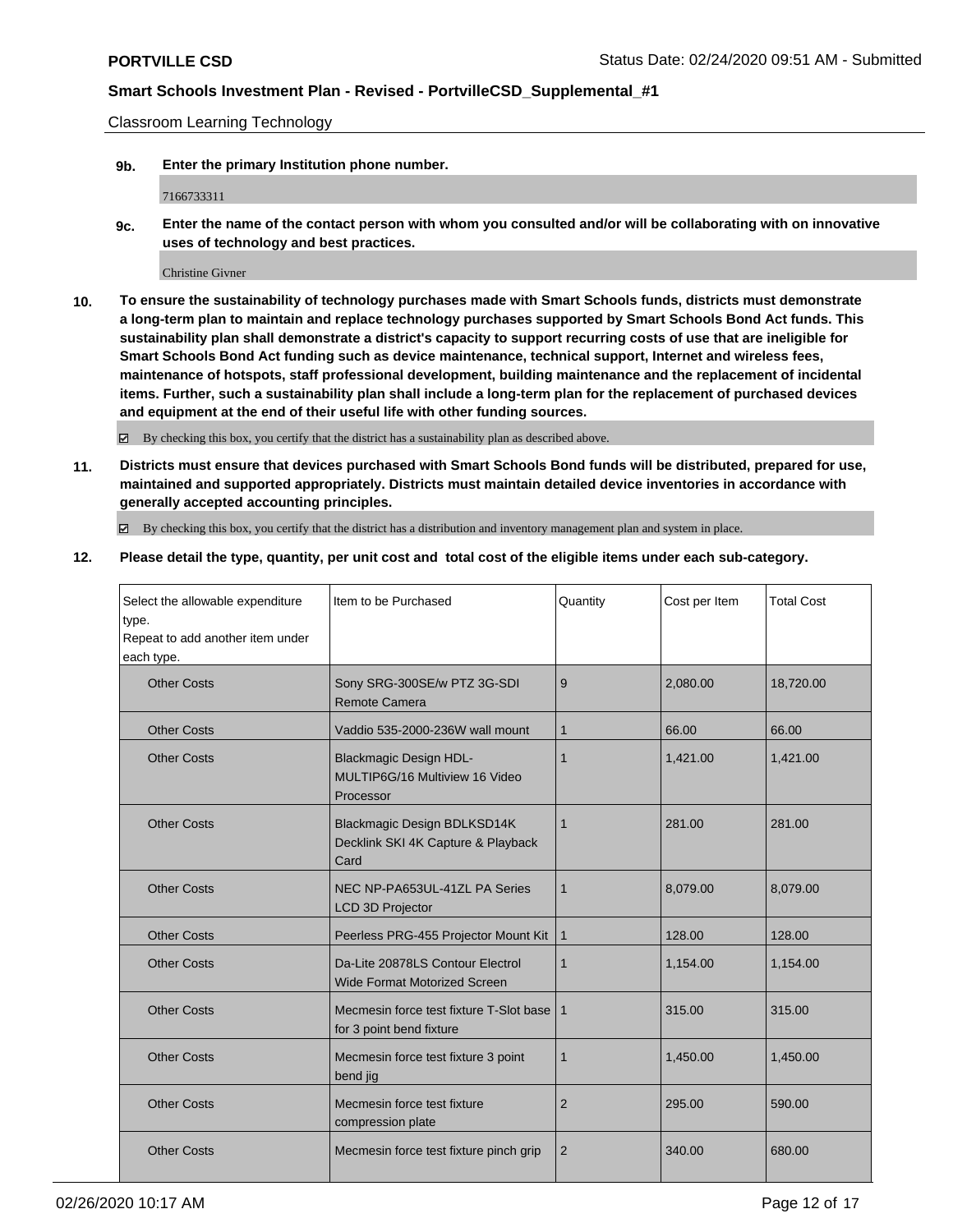Classroom Learning Technology

| Select the allowable expenditure<br>type.<br>Repeat to add another item under<br>each type. | Item to be Purchased                                                 | Quantity     | Cost per Item | Total Cost |
|---------------------------------------------------------------------------------------------|----------------------------------------------------------------------|--------------|---------------|------------|
| <b>Other Costs</b>                                                                          | Mecmesin force test fixture Coefficient<br>of Friction               | $\mathbf{1}$ | 2,200.00      | 2,200.00   |
| <b>Other Costs</b>                                                                          | Mecmesin force test fixture adapter                                  | 2            | 45.00         | 90.00      |
| <b>Other Costs</b>                                                                          | T-Tech Circuit System standard lab kit<br>AB-LABKIT-STUDENT          | 8            | 99.00         | 792.00     |
| <b>Other Costs</b>                                                                          | HP T830 24 Multifunction Printer                                     | 1            | 3,245.00      | 3,245.00   |
| <b>Other Costs</b>                                                                          | <b>TeacherGeek Maker Cart Ultimate</b><br><b>Stem Solution</b>       | 2            | 6,500.00      | 13,000.00  |
| <b>Other Costs</b>                                                                          | Torchmate 4400 CNC plasma Cutting<br>System Education package        | $\mathbf{1}$ | 26,709.00     | 26,709.00  |
| <b>Other Costs</b>                                                                          | Formech 450DT Vacuum Former                                          | 1            | 4,850.00      | 4,850.00   |
| <b>Other Costs</b>                                                                          | Formech Spare Parts Kit                                              | 1            | 331.00        | 331.00     |
| <b>Other Costs</b>                                                                          | Trolley for Formech 450DT                                            | 1            | 407.00        | 407.00     |
| <b>Other Costs</b>                                                                          | Starter Pack for Formech 450DT                                       | 5            | 170.00        | 850.00     |
| <b>Tablet Computers</b>                                                                     | Wacom Cintiq 13HD Graphic Tablet                                     | 10           | 800.00        | 8,000.00   |
| <b>Other Costs</b>                                                                          | <b>VIVE Pro Starter Kit Bundle Virtual</b><br><b>Reality Goggles</b> | 2            | 1,098.00      | 2,196.00   |
| <b>Other Costs</b>                                                                          | VIVE Pro VR Wireless adapter<br>attachment                           | 2            | 60.00         | 120.00     |
| <b>Other Costs</b>                                                                          | <b>VIVE Pro VR Wireless adapter</b>                                  | 2            | 300.00        | 600.00     |
| <b>Other Costs</b>                                                                          | Roland VG-540Inkjet vinyl<br>printer/cutter                          | 1            | 17,995.00     | 17,995.00  |
| <b>Other Costs</b>                                                                          | Roland 45/.25 premium blade                                          | 2            | 110.00        | 220.00     |
| <b>Other Costs</b>                                                                          | Roland TrueVIS TR ink cartridge                                      | 20           | 115.00        | 2,300.00   |
| <b>Other Costs</b>                                                                          | Roland VG Vinyl Media                                                | 20           | 260.00        | 5,200.00   |
| <b>Other Costs</b>                                                                          | Epilog G2 Galvo 50 watt fiber laser                                  | 1            | 58,495.00     | 58,495.00  |
| <b>Other Costs</b>                                                                          | DYNO mite Dynamometer Pro Small<br>Engine Reaction Kit #011-020-2K   | 1            | 18,450.00     | 18,450.00  |
| <b>Desktop Computers</b>                                                                    | Dell Optiplex 7060                                                   | 120          | 879.00        | 105,480.00 |
| <b>Desktop Computers</b>                                                                    | Dell P2018H 20                                                       | 235          | 150.00        | 35,250.00  |
| <b>Other Costs</b>                                                                          | Dell AC511 Sound bar for Dell Monitor                                | 260          | 33.00         | 8,580.00   |
|                                                                                             |                                                                      | 720          | 158,910.00    | 348,244    |

## **13. Final 2014-15 BEDS Enrollment to calculate Nonpublic Sharing Requirement (no changes allowed.)**

|            | l Public Enrollment | Nonpublic Enrollment | <b>Total Enrollment</b> | Nonpublic<br>l Percentage |
|------------|---------------------|----------------------|-------------------------|---------------------------|
| Enrollment | 945                 |                      | 945.00                  | 0.00                      |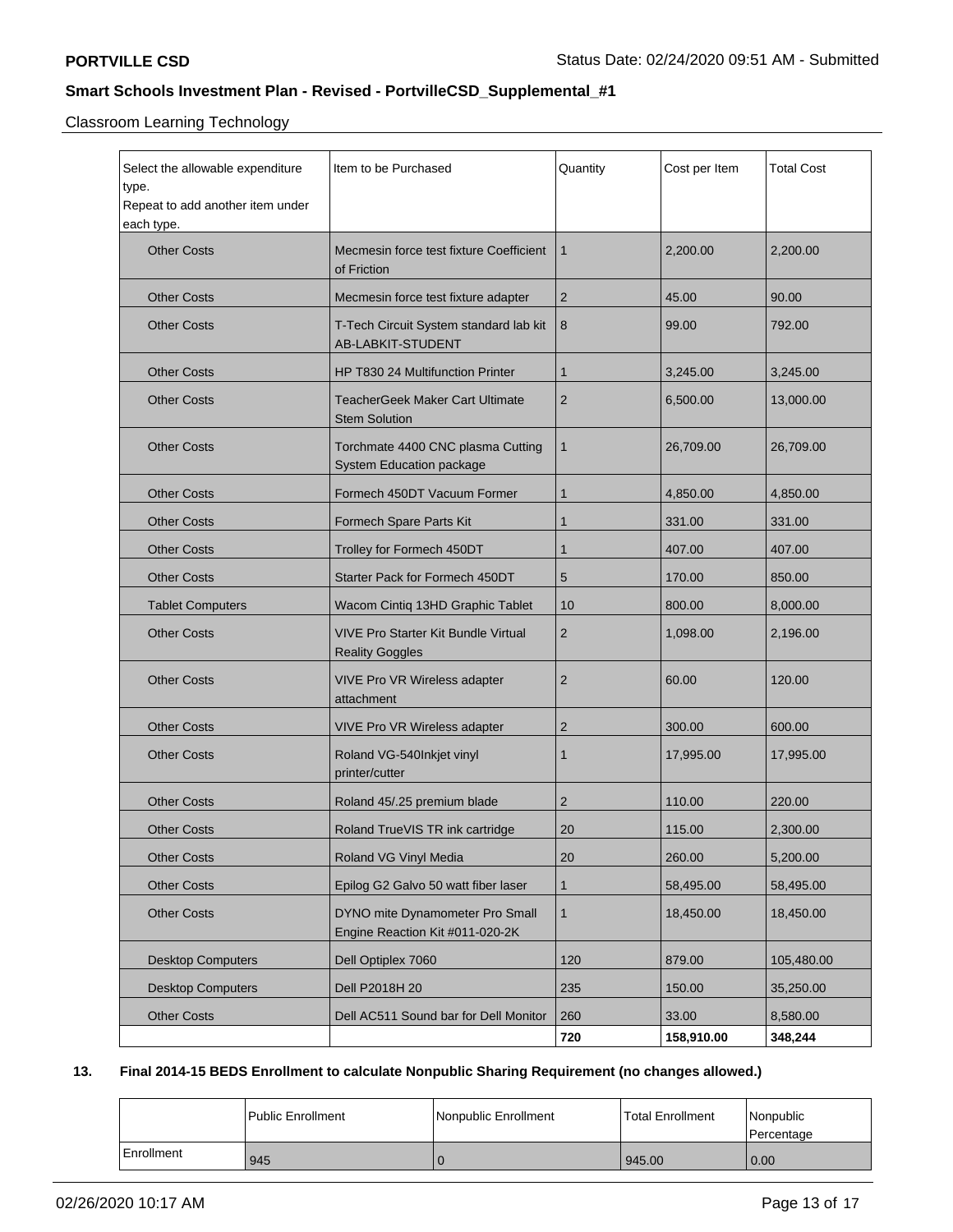Classroom Learning Technology

# **14. If you are submitting an allocation for Classroom Learning Technology complete this table.**

|                          | Public School Sub-Allocation | <b>Estimated Nonpublic Loan</b><br>Amount<br>(Based on Percentage Above) | <b>Estimated Total Public and</b><br>Nonpublic Sub-Allocation |
|--------------------------|------------------------------|--------------------------------------------------------------------------|---------------------------------------------------------------|
| Interactive Whiteboards  | (No Response)                | 0.00                                                                     | 0.00                                                          |
| <b>Computer Servers</b>  | (No Response)                | 0.00                                                                     | 0.00                                                          |
| <b>Desktop Computers</b> | 140,730.00                   | 0.00                                                                     | 140,730.00                                                    |
| <b>Laptop Computers</b>  | (No Response)                | 0.00                                                                     | 0.00                                                          |
| <b>Tablet Computers</b>  | 8,000.00                     | 0.00                                                                     | 8,000.00                                                      |
| <b>Other Costs</b>       | 199,514.00                   | 0.00                                                                     | 199,514.00                                                    |
| Totals:                  | 348,244.00                   | 0                                                                        | 348,244                                                       |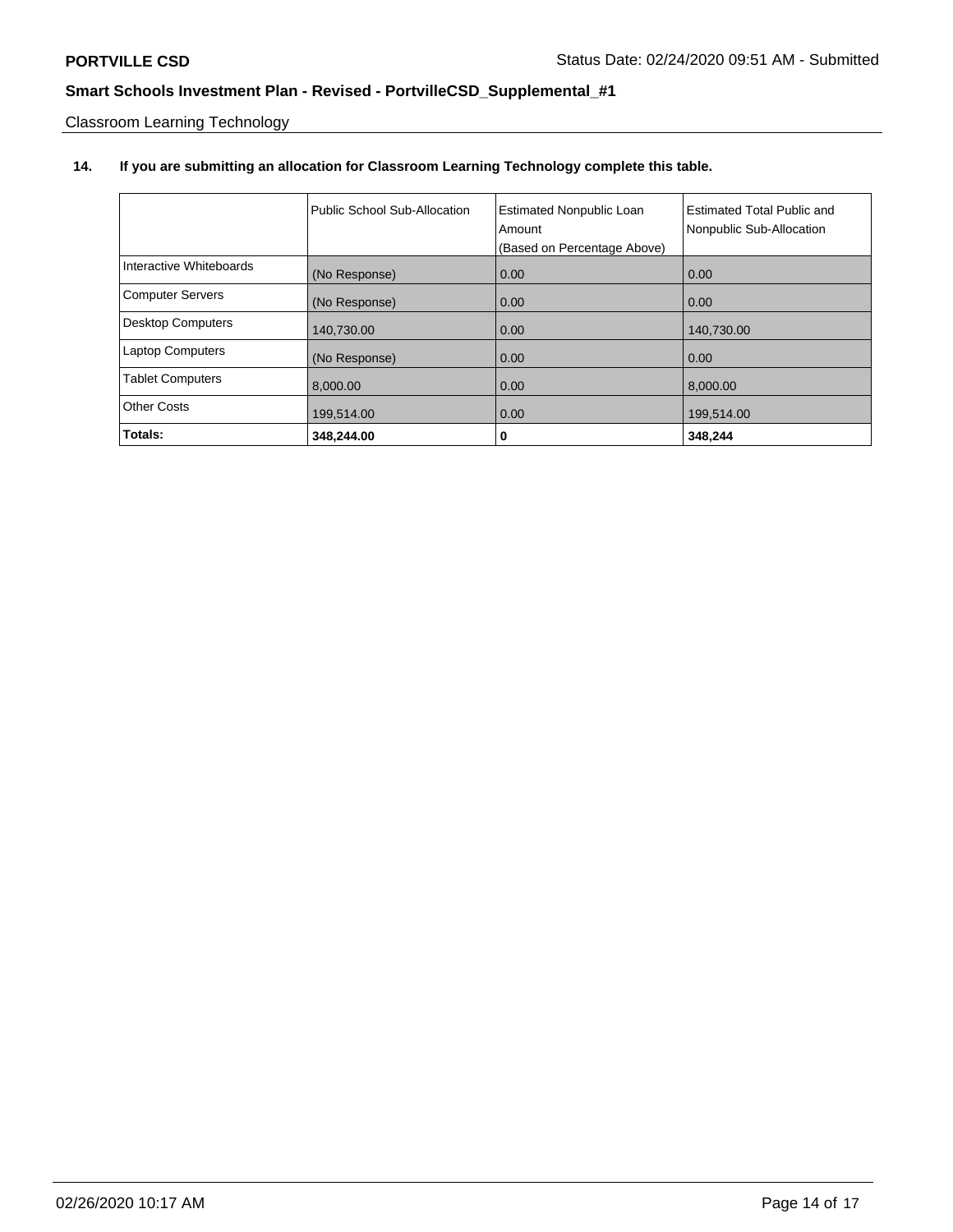#### Pre-Kindergarten Classrooms

**1. Provide information regarding how and where the district is currently serving pre-kindergarten students and justify the need for additional space with enrollment projections over 3 years.**

(No Response)

- **2. Describe the district's plan to construct, enhance or modernize education facilities to accommodate prekindergarten programs. Such plans must include:**
	- **Specific descriptions of what the district intends to do to each space;**
	- **An affirmation that new pre-kindergarten classrooms will contain a minimum of 900 square feet per classroom;**
	- **The number of classrooms involved;**
	- **The approximate construction costs per classroom; and**
	- **Confirmation that the space is district-owned or has a long-term lease that exceeds the probable useful life of the improvements.**

(No Response)

**3. Smart Schools Bond Act funds may only be used for capital construction costs. Describe the type and amount of additional funds that will be required to support ineligible ongoing costs (e.g. instruction, supplies) associated with any additional pre-kindergarten classrooms that the district plans to add.**

(No Response)

**4. All plans and specifications for the erection, repair, enlargement or remodeling of school buildings in any public school district in the State must be reviewed and approved by the Commissioner. Districts that plan capital projects using their Smart Schools Bond Act funds will undergo a Preliminary Review Process by the Office of Facilities Planning.**

**Please indicate on a separate row each project number given to you by the Office of Facilities Planning.**

| Project Number |  |
|----------------|--|
| (No Response)  |  |
|                |  |

**5. Please detail the type, quantity, per unit cost and total cost of the eligible items under each sub-category.**

| Select the allowable expenditure | Item to be purchased | Quantity      | Cost per Item | <b>Total Cost</b> |
|----------------------------------|----------------------|---------------|---------------|-------------------|
| type.                            |                      |               |               |                   |
| Repeat to add another item under |                      |               |               |                   |
| each type.                       |                      |               |               |                   |
| (No Response)                    | (No Response)        | (No Response) | (No Response) | 0.00              |
|                                  |                      | U             | 0.00          |                   |

**6. If you have made an allocation for Pre-Kindergarten Classrooms, complete this table. Note that the calculated Total at the bottom of the table must equal the Total allocation for this category that you entered in the SSIP Overview overall budget.**

|                                          | Sub-Allocation |
|------------------------------------------|----------------|
| Construct Pre-K Classrooms               | (No Response)  |
| Enhance/Modernize Educational Facilities | (No Response)  |
| <b>Other Costs</b>                       | (No Response)  |
| Totals:                                  | 0.00           |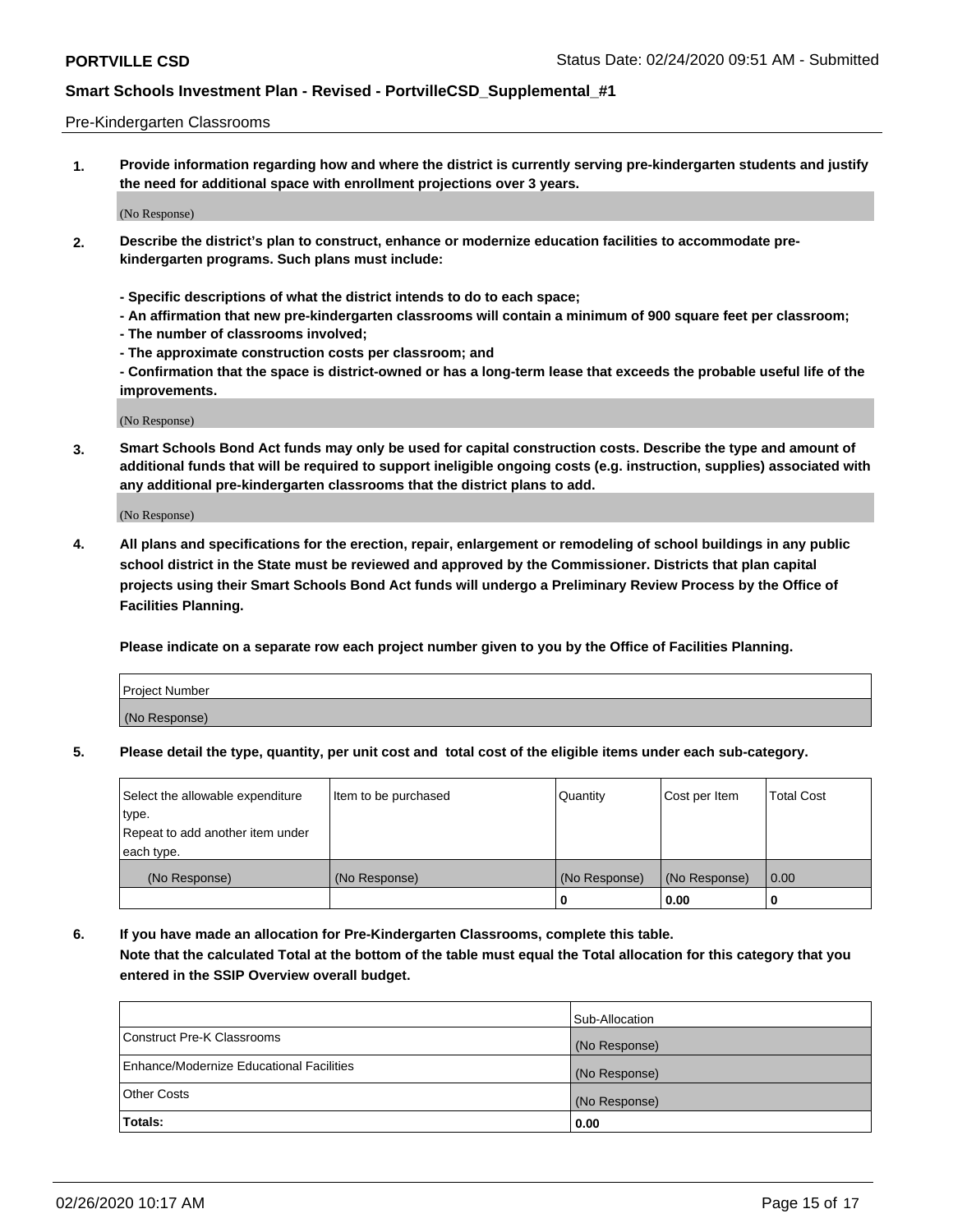Replace Transportable Classrooms

**1. Describe the district's plan to construct, enhance or modernize education facilities to provide high-quality instructional space by replacing transportable classrooms.**

(No Response)

**2. All plans and specifications for the erection, repair, enlargement or remodeling of school buildings in any public school district in the State must be reviewed and approved by the Commissioner. Districts that plan capital projects using their Smart Schools Bond Act funds will undergo a Preliminary Review Process by the Office of Facilities Planning.**

**Please indicate on a separate row each project number given to you by the Office of Facilities Planning.**

| Project Number |  |
|----------------|--|
|                |  |
|                |  |
|                |  |
| (No Response)  |  |
|                |  |
|                |  |

**3. For large projects that seek to blend Smart Schools Bond Act dollars with other funds, please note that Smart Schools Bond Act funds can be allocated on a pro rata basis depending on the number of new classrooms built that directly replace transportable classroom units.**

**If a district seeks to blend Smart Schools Bond Act dollars with other funds describe below what other funds are being used and what portion of the money will be Smart Schools Bond Act funds.**

(No Response)

**4. Please detail the type, quantity, per unit cost and total cost of the eligible items under each sub-category.**

| Select the allowable expenditure | Item to be purchased | Quantity      | Cost per Item | Total Cost |
|----------------------------------|----------------------|---------------|---------------|------------|
| ∣type.                           |                      |               |               |            |
| Repeat to add another item under |                      |               |               |            |
| each type.                       |                      |               |               |            |
| (No Response)                    | (No Response)        | (No Response) | (No Response) | 0.00       |
|                                  |                      | u             | 0.00          |            |

**5. If you have made an allocation for Replace Transportable Classrooms, complete this table. Note that the calculated Total at the bottom of the table must equal the Total allocation for this category that you entered in the SSIP Overview overall budget.**

|                                                | Sub-Allocation |
|------------------------------------------------|----------------|
| Construct New Instructional Space              | (No Response)  |
| Enhance/Modernize Existing Instructional Space | (No Response)  |
| Other Costs                                    | (No Response)  |
| Totals:                                        | 0.00           |